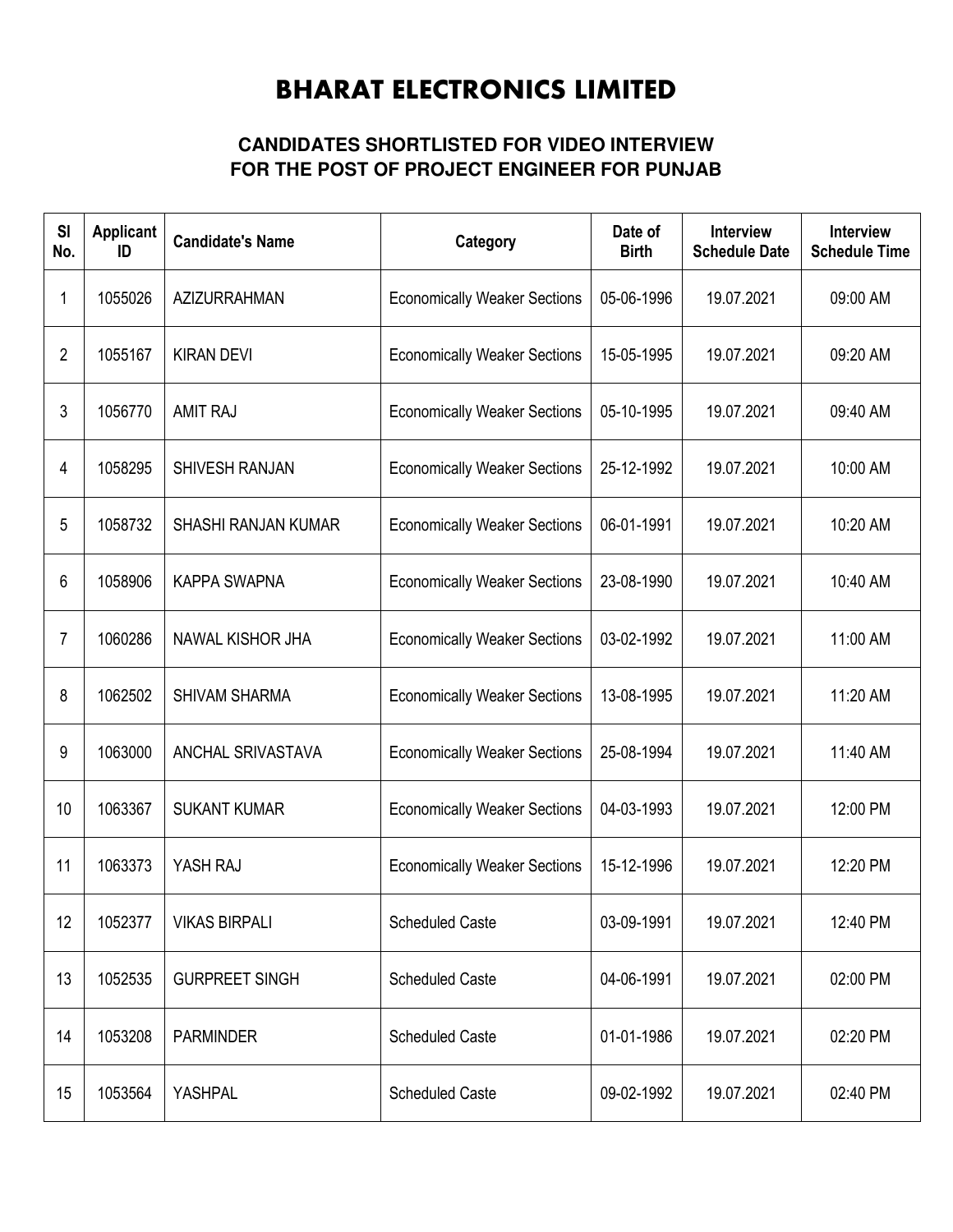| <b>SI</b><br>No. | <b>Applicant</b><br>ID | <b>Candidate's Name</b>    | Category               | Date of<br><b>Birth</b> | <b>Interview</b><br><b>Schedule Date</b> | <b>Interview</b><br><b>Schedule Time</b> |
|------------------|------------------------|----------------------------|------------------------|-------------------------|------------------------------------------|------------------------------------------|
| 16               | 1053611                | <b>ADITYA KUMAR</b>        | <b>Scheduled Caste</b> | 08-08-1995              | 19.07.2021                               | 03:00 PM                                 |
| 17               | 1053833                | <b>HEMANT KUMAR</b>        | <b>Scheduled Caste</b> | 14-03-1992              | 19.07.2021                               | 03:20 PM                                 |
| 18               | 1053844                | <b>RAHUL KHAN</b>          | <b>Scheduled Caste</b> | 27-08-1994              | 19.07.2021                               | 03:40 PM                                 |
| 19               | 1054261                | <b>SAROJ KUMAR</b>         | <b>Scheduled Caste</b> | 16-01-1988              | 19.07.2021                               | 04:00 PM                                 |
| 20               | 1054271                | PAWAN RAM                  | <b>Scheduled Caste</b> | 01-06-1997              | 19.07.2021                               | 04:20 PM                                 |
| 21               | 1054417                | AKSHAY MAHENDRA WALDE      | <b>Scheduled Caste</b> | 15-06-1995              | 19.07.2021                               | 04:40 PM                                 |
| 22               | 1054437                | <b>RAHUL KUMAR</b>         | <b>Scheduled Caste</b> | 19-02-1993              | 19.07.2021                               | 05:00 PM                                 |
| 23               | 1054775                | <b>VISHAMBAR ARYA</b>      | <b>Scheduled Caste</b> | 07-07-1989              | 19.07.2021                               | 05:20 PM                                 |
| 24               | 1054793                | <b>KRISTAL BHARTI</b>      | <b>Scheduled Caste</b> | 31-08-1994              | 19.07.2021                               | 05:40 PM                                 |
| 25               | 1054928                | <b>JUNUGURI LAXMAN</b>     | <b>Scheduled Caste</b> | 24-08-1992              | 19.07.2021                               | 06:00 PM                                 |
| 26               | 1055038                | RAVI KUMAR RAVI            | <b>Scheduled Caste</b> | 06-07-1992              | 20.07.2021                               | 09:00 AM                                 |
| 27               | 1055307                | <b>RUPINDER SINGH</b>      | <b>Scheduled Caste</b> | 20-09-1991              | 20.07.2021                               | 09:20 AM                                 |
| 28               | 1055342                | <b>PARDEEP</b>             | <b>Scheduled Caste</b> | 04-07-1990              | 20.07.2021                               | 09:40 AM                                 |
| 29               | 1055358                | SUMIT KUMAR BEHERA         | <b>Scheduled Caste</b> | 19-10-1991              | 20.07.2021                               | 10:00 AM                                 |
| 30               | 1055772                | AMANDEEP                   | <b>Scheduled Caste</b> | 03-09-1992              | 20.07.2021                               | 10:20 AM                                 |
| 31               | 1056556                | <b>MUKESH KUMAR GAUTAM</b> | <b>Scheduled Caste</b> | 01-07-1984              | 20.07.2021                               | 10:40 AM                                 |
| 32               | 1056585                | RAHUL DHOD                 | <b>Scheduled Caste</b> | 02-07-1990              | 20.07.2021                               | 11:00 AM                                 |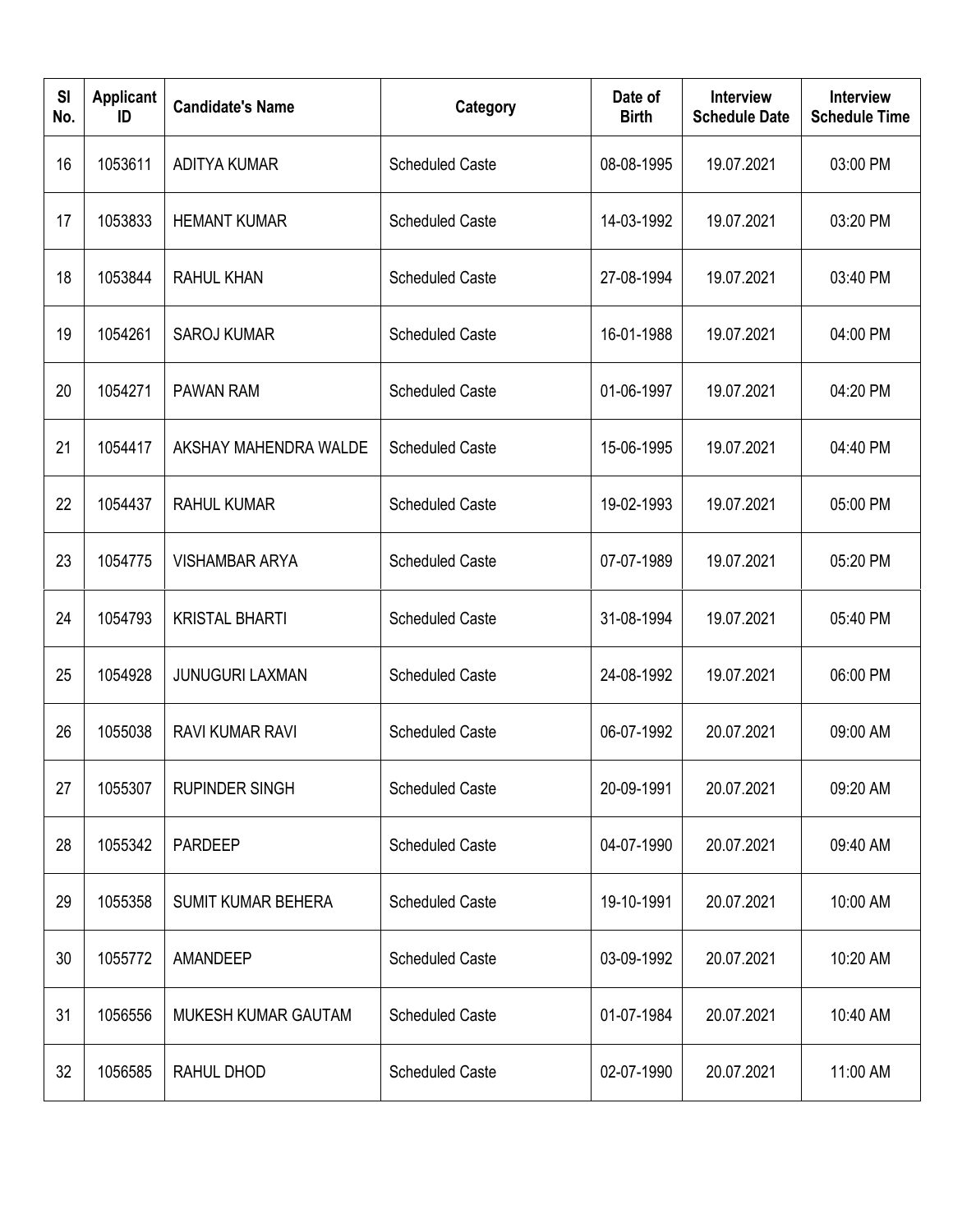| SI<br>No. | <b>Applicant</b><br>ID | <b>Candidate's Name</b>                    | Category               | Date of<br><b>Birth</b> | <b>Interview</b><br><b>Schedule Date</b> | Interview<br><b>Schedule Time</b> |
|-----------|------------------------|--------------------------------------------|------------------------|-------------------------|------------------------------------------|-----------------------------------|
| 33        | 1056710                | RAJESH KUMAR NOGIA                         | <b>Scheduled Caste</b> | 25-08-1996              | 20.07.2021                               | 11:20 AM                          |
| 34        | 1056735                | <b>NEERAJ SINGH</b>                        | <b>Scheduled Caste</b> | 22-05-1990              | 20.07.2021                               | 11:40 AM                          |
| 35        | 1056779                | <b>MUKESH KUMAR</b>                        | <b>Scheduled Caste</b> | 30-07-1987              | 20.07.2021                               | 12:00 PM                          |
| 36        | 1057440                | <b>TAJINDER SINGH</b>                      | <b>Scheduled Caste</b> | 09-06-1994              | 20.07.2021                               | 12:20 PM                          |
| 37        | 1057785                | <b>JAI PRAKASH</b>                         | <b>Scheduled Caste</b> | 26-12-1994              | 20.07.2021                               | 12:40 PM                          |
| 38        | 1058029                | MAKWANA MANISHKUMAR<br><b>NAROTTAMBHAI</b> | <b>Scheduled Caste</b> | 12-05-1992              | 20.07.2021                               | 02:00 PM                          |
| 39        | 1058031                | YOGESH KUMAR                               | <b>Scheduled Caste</b> | 13-06-1990              | 20.07.2021                               | 02:20 PM                          |
| 40        | 1058371                | <b>PARGAT SINGH</b>                        | <b>Scheduled Caste</b> | 12-10-1994              | 20.07.2021                               | 02:40 PM                          |
| 41        | 1058405                | <b>KESHAV RANA</b>                         | <b>Scheduled Caste</b> | 29-06-1995              | 20.07.2021                               | 03:00 PM                          |
| 42        | 1058453                | <b>DIKSHA</b>                              | <b>Scheduled Caste</b> | 18-10-1994              | 20.07.2021                               | 03:20 PM                          |
| 43        | 1058615                | <b>VENKATESWARLU DASARI</b>                | <b>Scheduled Caste</b> | 10-06-1987              | 20.07.2021                               | 03:40 PM                          |
| 44        | 1058735                | <b>SANJEEV KUMAR</b>                       | <b>Scheduled Caste</b> | 13-04-1988              | 20.07.2021                               | 04:00 PM                          |
| 45        | 1059055                | <b>SUDARS KUMAR A K</b>                    | <b>Scheduled Caste</b> | 23-10-1990              | 20.07.2021                               | 04:20 PM                          |
| 46        | 1059344                | MOHIT MANOHAR RANGARI                      | <b>Scheduled Caste</b> | 26-05-1997              | 20.07.2021                               | 04:40 PM                          |
| 47        | 1059346                | <b>SUNIL KUMAR</b>                         | <b>Scheduled Caste</b> | 03-05-1986              | 20.07.2021                               | 05:00 PM                          |
| 48        | 1059677                | KHOBRAGADE SHUBHAM<br><b>KEWALRAM</b>      | <b>Scheduled Caste</b> | 29-09-1995              | 20.07.2021                               | 05:20 PM                          |
| 49        | 1059754                | ANKESH ADITYA                              | <b>Scheduled Caste</b> | 27-12-1988              | 20.07.2021                               | 05:40 PM                          |

I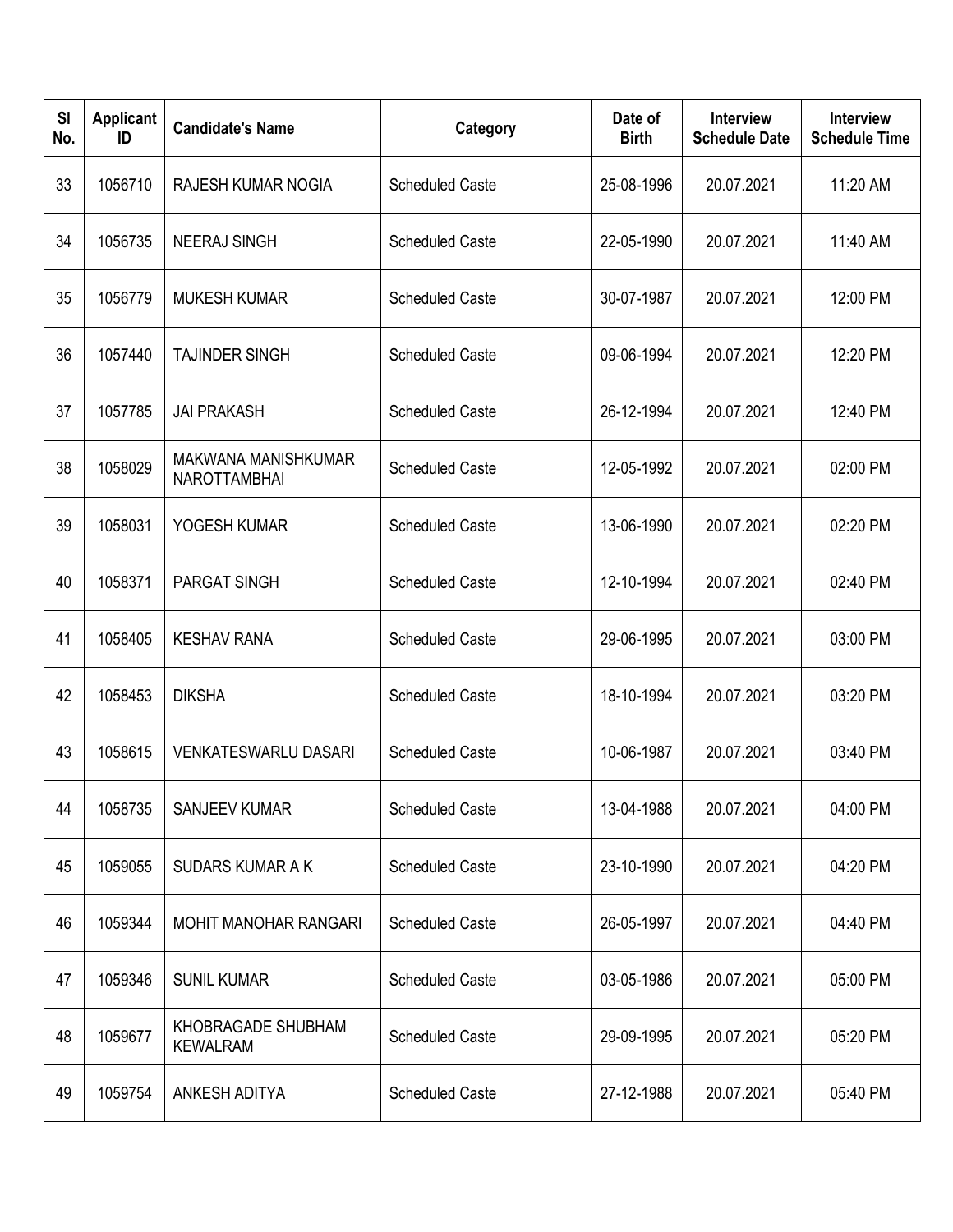| <b>SI</b><br>No. | <b>Applicant</b><br>ID | <b>Candidate's Name</b>  | Category               | Date of<br><b>Birth</b> | <b>Interview</b><br><b>Schedule Date</b> | <b>Interview</b><br><b>Schedule Time</b> |
|------------------|------------------------|--------------------------|------------------------|-------------------------|------------------------------------------|------------------------------------------|
| 50               | 1060005                | <b>SHANKER PONAGANTI</b> | <b>Scheduled Caste</b> | 06-07-1994              | 20.07.2021                               | 06:00 PM                                 |
| 51               | 1060357                | SATVINDER SINGH          | <b>Scheduled Caste</b> | 15-01-1994              | 21.07.2021                               | 09:00 AM                                 |
| 52               | 1060666                | <b>BAINT SINGH</b>       | <b>Scheduled Caste</b> | 08-10-1995              | 21.07.2021                               | 09:20 AM                                 |
| 53               | 1060687                | <b>ABHINAW KUMAR</b>     | <b>Scheduled Caste</b> | 15-07-1995              | 21.07.2021                               | 09:40 AM                                 |
| 54               | 1060886                | PAGA RAVIVARMA           | <b>Scheduled Caste</b> | 12-03-1995              | 21.07.2021                               | 10:00 AM                                 |
| 55               | 1060901                | <b>ARJUN KUMAR</b>       | <b>Scheduled Caste</b> | 26-01-1996              | 21.07.2021                               | 10:20 AM                                 |
| 56               | 1060963                | <b>RAJ KUMAR</b>         | <b>Scheduled Caste</b> | 15-07-1986              | 21.07.2021                               | 10:40 AM                                 |
| 57               | 1061281                | <b>SHIVAM SINGH</b>      | <b>Scheduled Caste</b> | 05-02-1989              | 21.07.2021                               | 11:00 AM                                 |
| 58               | 1061527                | <b>RAKESH KUMAR</b>      | <b>Scheduled Caste</b> | 02-11-1988              | 21.07.2021                               | 11:20 AM                                 |
| 59               | 1061675                | <b>KAMALLA RAJU</b>      | <b>Scheduled Caste</b> | 10-10-1992              | 21.07.2021                               | 11:40 AM                                 |
| 60               | 1061788                | <b>BIPUL CHAUHAN</b>     | <b>Scheduled Caste</b> | 10-11-1995              | 21.07.2021                               | 12:00 PM                                 |
| 61               | 1061814                | <b>TINKU</b>             | <b>Scheduled Caste</b> | 01-04-1990              | 21.07.2021                               | 12:20 PM                                 |
| 62               | 1061823                | SARABJEET                | <b>Scheduled Caste</b> | 01-09-1993              | 21.07.2021                               | 12:40 PM                                 |
| 63               | 1061950                | PRAVEEN KUMAR GAUTAM     | <b>Scheduled Caste</b> | 08-07-1989              | 21.07.2021                               | 02:00 PM                                 |
| 64               | 1062088                | <b>KULDEEP SINGH</b>     | <b>Scheduled Caste</b> | 04-02-1988              | 21.07.2021                               | 02:20 PM                                 |
| 65               | 1062133                | <b>BALDEEP KAJAL</b>     | <b>Scheduled Caste</b> | 16-08-1991              | 21.07.2021                               | 02:40 PM                                 |
| 66               | 1062838                | <b>HARSH KUMAR DHAR</b>  | <b>Scheduled Caste</b> | 24-12-1991              | 21.07.2021                               | 03:00 PM                                 |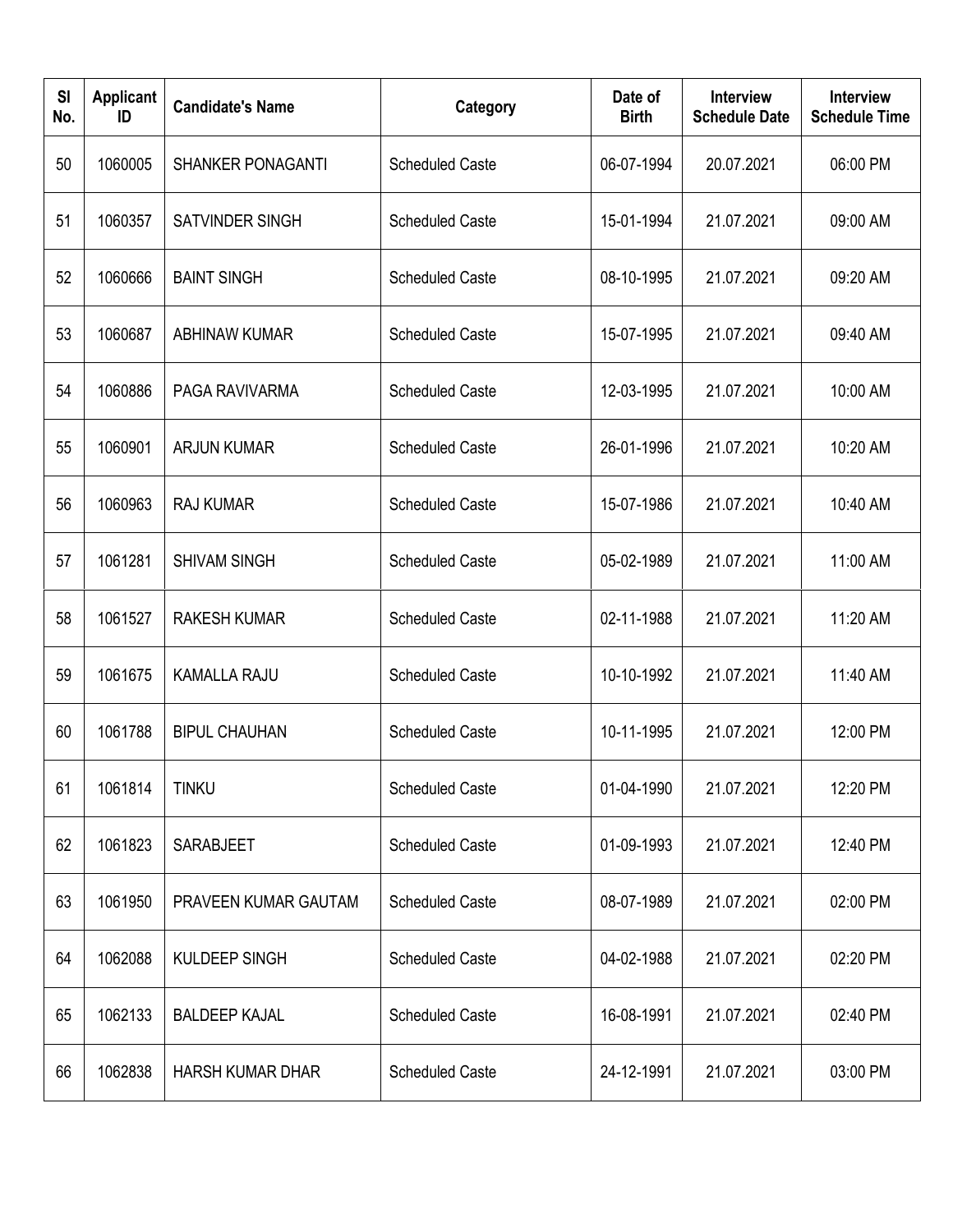| <b>SI</b><br>No. | <b>Applicant</b><br>ID | <b>Candidate's Name</b>                  | Category                                            | Date of<br><b>Birth</b> | <b>Interview</b><br><b>Schedule Date</b> | <b>Interview</b><br><b>Schedule Time</b> |
|------------------|------------------------|------------------------------------------|-----------------------------------------------------|-------------------------|------------------------------------------|------------------------------------------|
| 67               | 1063078                | <b>ABHISHEK KUMAR</b>                    | <b>Scheduled Caste</b>                              | 06-08-1992              | 21.07.2021                               | 03:20 PM                                 |
| 68               | 1063166                | <b>NAVNEET KUMAR SINGH</b>               | <b>Scheduled Caste</b>                              | 14-10-1989              | 21.07.2021                               | 03:40 PM                                 |
| 69               | 1063274                | <b>KM PRASAN LATA SINGH</b>              | <b>Scheduled Caste</b>                              | 18-09-1994              | 21.07.2021                               | 04:00 PM                                 |
| 70               | 1063320                | <b>CHANDRA PRAKASH</b><br><b>BHASKAR</b> | <b>Scheduled Caste</b>                              | 25-04-1987              | 21.07.2021                               | 04:20 PM                                 |
| 71               | 1063633                | <b>SONIA</b>                             | <b>Scheduled Caste</b>                              | 28-02-1995              | 21.07.2021                               | 04:40 PM                                 |
| 72               | 1063636                | YOGESH MAHAUR                            | <b>Scheduled Caste</b>                              | 24-07-1992              | 21.07.2021                               | 05:00 PM                                 |
| 73               | 1063648                | <b>SHASHI KANT</b>                       | <b>Scheduled Caste</b>                              | 09-02-1991              | 21.07.2021                               | 05:20 PM                                 |
| 74               | 1052268                | <b>BIPIN KUMAR</b>                       | <b>Other Backward Classes</b><br>(Non Creamy Layer) | 01-03-1997              | 21.07.2021                               | 05:40 PM                                 |
| 75               | 1052382                | <b>KARAM SINGH</b>                       | <b>Other Backward Classes</b><br>(Non Creamy Layer) | 01-12-1993              | 21.07.2021                               | 06:00 PM                                 |
| 76               | 1052395                | <b>MS JISHNA GOVIND</b>                  | <b>Other Backward Classes</b><br>(Non Creamy Layer) | 09-03-1989              | 22.07.2021                               | 09:00 AM                                 |
| 77               | 1052421                | <b>SUSHANT SAINI</b>                     | <b>Other Backward Classes</b><br>(Non Creamy Layer) | 31-05-1986              | 22.07.2021                               | 09:20 AM                                 |
| 78               | 1052654                | <b>ANUPAM KUMAR</b>                      | <b>Other Backward Classes</b><br>(Non Creamy Layer) | 12-06-1989              | 22.07.2021                               | 09:40 AM                                 |
| 79               | 1053116                | SANTOSH KUMAR SINGH                      | <b>Other Backward Classes</b><br>(Non Creamy Layer) | 30-11-1989              | 22.07.2021                               | 10:00 AM                                 |
| 80               | 1053419                | <b>RAHUL</b>                             | <b>Other Backward Classes</b><br>(Non Creamy Layer) | 15-09-1995              | 22.07.2021                               | 10:20 AM                                 |
| 81               | 1054239                | <b>GURDIAL SINGH</b>                     | <b>Other Backward Classes</b><br>(Non Creamy Layer) | 29-07-1991              | 22.07.2021                               | 10:40 AM                                 |
| 82               | 1054454                | SADHU VISWESWARA RAO                     | <b>Other Backward Classes</b><br>(Non Creamy Layer) | 05-07-1994              | 22.07.2021                               | 11:00 AM                                 |
| 83               | 1054522                | <b>MOHIT PAL</b>                         | <b>Other Backward Classes</b><br>(Non Creamy Layer) | 01-07-1992              | 22.07.2021                               | 11:20 AM                                 |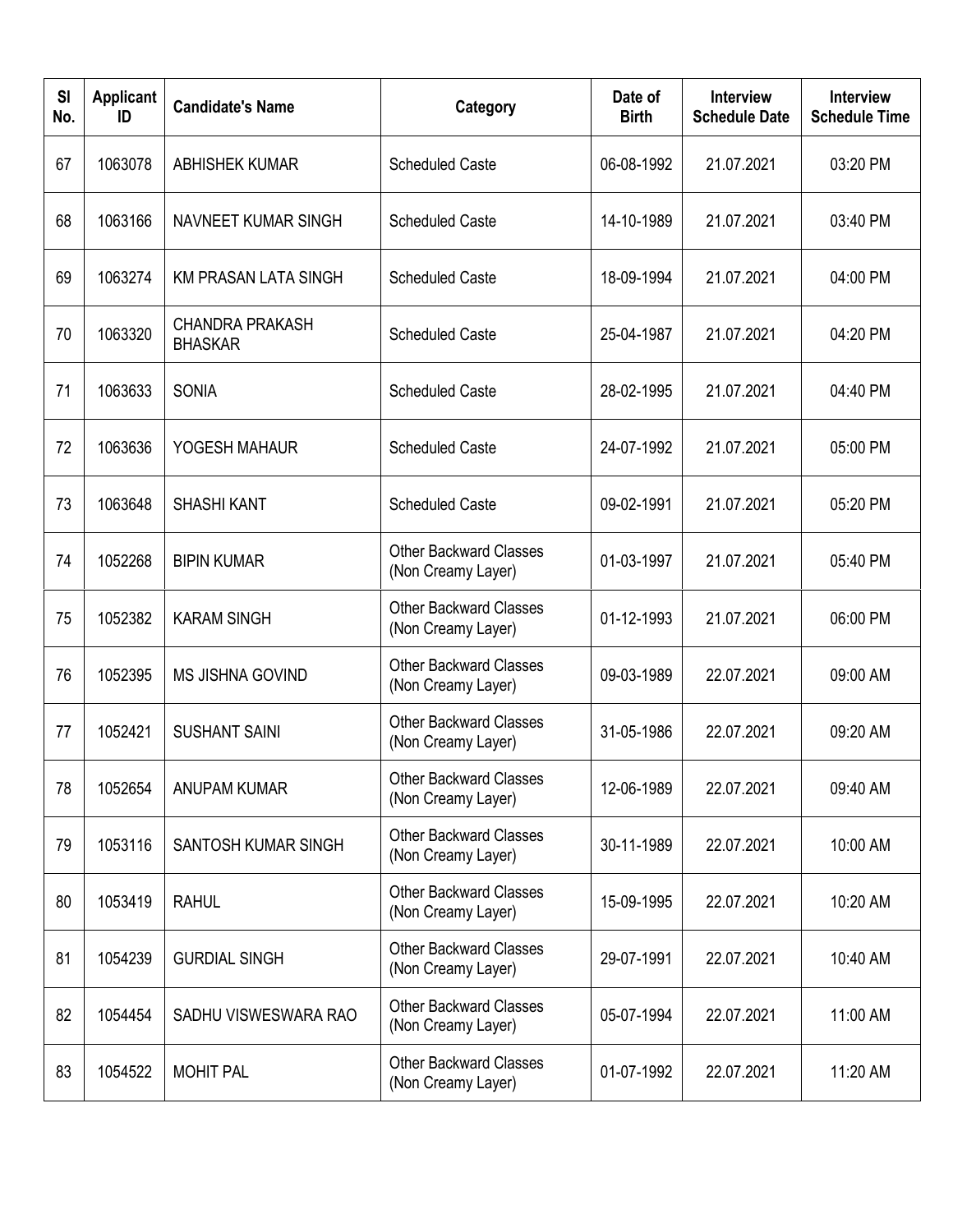| SI<br>No. | <b>Applicant</b><br>ID | <b>Candidate's Name</b>       | Category                                            | Date of<br><b>Birth</b> | <b>Interview</b><br><b>Schedule Date</b> | Interview<br><b>Schedule Time</b> |
|-----------|------------------------|-------------------------------|-----------------------------------------------------|-------------------------|------------------------------------------|-----------------------------------|
| 84        | 1054537                | <b>VINIT JAISWAL</b>          | <b>Other Backward Classes</b><br>(Non Creamy Layer) | 13-12-1991              | 22.07.2021                               | 11:40 AM                          |
| 85        | 1054853                | <b>ANJALI KUMARI</b>          | <b>Other Backward Classes</b><br>(Non Creamy Layer) | 12-09-1996              | 22.07.2021                               | 12:00 PM                          |
| 86        | 1054989                | <b>SHIBU K</b>                | <b>Other Backward Classes</b><br>(Non Creamy Layer) | 04-12-1993              | 22.07.2021                               | 12:20 PM                          |
| 87        | 1055169                | <b>AGAM VERMA</b>             | <b>Other Backward Classes</b><br>(Non Creamy Layer) | 31-07-1990              | 22.07.2021                               | 12:40 PM                          |
| 88        | 1055503                | <b>DEEPAK KAUSHAL</b>         | <b>Other Backward Classes</b><br>(Non Creamy Layer) | 11-04-1991              | 22.07.2021                               | 02:00 PM                          |
| 89        | 1055836                | <b>TARUN KUMAR SAINI</b>      | <b>Other Backward Classes</b><br>(Non Creamy Layer) | 11-01-1991              | 22.07.2021                               | 02:20 PM                          |
| 90        | 1056243                | <b>BIKASH KUMAR CHAURASIA</b> | <b>Other Backward Classes</b><br>(Non Creamy Layer) | 20-06-1992              | 22.07.2021                               | 02:40 PM                          |
| 91        | 1056314                | <b>RATNESH KUMAR</b>          | <b>Other Backward Classes</b><br>(Non Creamy Layer) | 14-01-1996              | 22.07.2021                               | 03:00 PM                          |
| 92        | 1057011                | OM PRAKASH KUMAR              | <b>Other Backward Classes</b><br>(Non Creamy Layer) | 15-10-1992              | 22.07.2021                               | 03:20 PM                          |
| 93        | 1057272                | <b>ANJUM CC</b>               | <b>Other Backward Classes</b><br>(Non Creamy Layer) | 06-08-1990              | 22.07.2021                               | 03:40 PM                          |
| 94        | 1058539                | PRIYA RANJAN KUMAR            | <b>Other Backward Classes</b><br>(Non Creamy Layer) | 03-03-1990              | 22.07.2021                               | 04:00 PM                          |
| 95        | 1059592                | <b>WASHID SAYEED</b>          | <b>Other Backward Classes</b><br>(Non Creamy Layer) | 29-12-1994              | 22.07.2021                               | 04:20 PM                          |
| 96        | 1059815                | NIRANJAN KUMAR YADAV          | <b>Other Backward Classes</b><br>(Non Creamy Layer) | 19-07-1991              | 22.07.2021                               | 04:40 PM                          |
| 97        | 1059980                | <b>AMRESH KUMAR</b>           | <b>Other Backward Classes</b><br>(Non Creamy Layer) | 19-11-1991              | 22.07.2021                               | 05:00 PM                          |
| 98        | 1060030                | <b>MILAN KUMAR SINGH</b>      | <b>Other Backward Classes</b><br>(Non Creamy Layer) | 27-02-1991              | 22.07.2021                               | 05:20 PM                          |
| 99        | 1060082                | PRASHANT CHANDEL              | <b>Other Backward Classes</b><br>(Non Creamy Layer) | 15-03-1994              | 22.07.2021                               | 05:40 PM                          |
| 100       | 1060118                | <b>MANU SARANG</b>            | <b>Other Backward Classes</b><br>(Non Creamy Layer) | 28-02-1994              | 22.07.2021                               | 06:00 PM                          |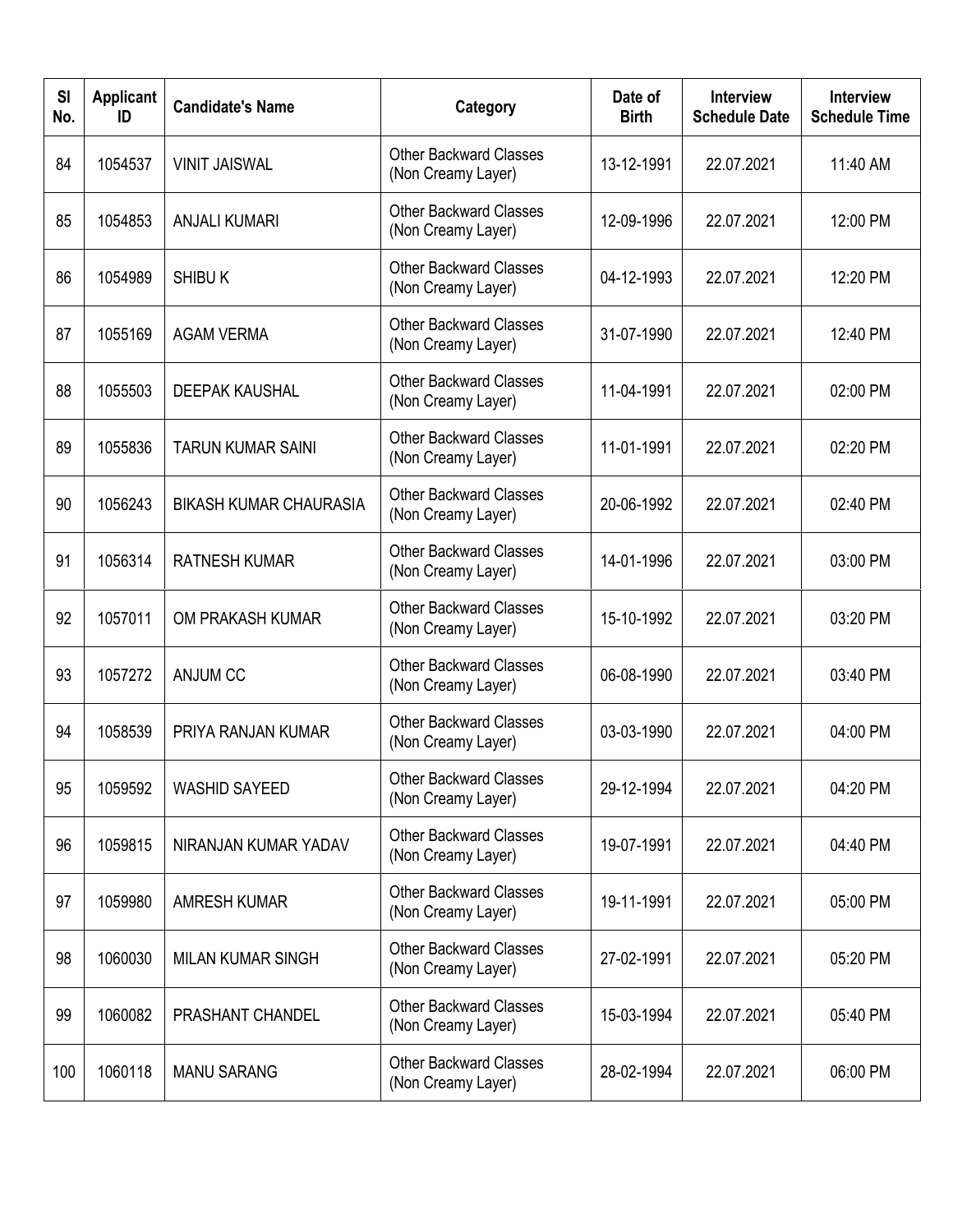| SI<br>No. | <b>Applicant</b><br>ID | <b>Candidate's Name</b>             | Category                                            | Date of<br><b>Birth</b> | <b>Interview</b><br><b>Schedule Date</b> | Interview<br><b>Schedule Time</b> |
|-----------|------------------------|-------------------------------------|-----------------------------------------------------|-------------------------|------------------------------------------|-----------------------------------|
| 101       | 1060503                | <b>MEGHNATH KUMAR</b>               | <b>Other Backward Classes</b><br>(Non Creamy Layer) | 08-07-1989              | 21.07.2021                               | 09:00 AM                          |
| 102       | 1060940                | <b>ARUN KUMAR</b>                   | <b>Other Backward Classes</b><br>(Non Creamy Layer) | 20-01-1993              | 21.07.2021                               | 09:20 AM                          |
| 103       | 1061032                | <b>RAMVEER SINGH RATHORE</b>        | <b>Other Backward Classes</b><br>(Non Creamy Layer) | 18-07-1989              | 21.07.2021                               | 09:40 AM                          |
| 104       | 1061041                | <b>KAPIL MAHARAJ SONI</b>           | <b>Other Backward Classes</b><br>(Non Creamy Layer) | 15-07-1992              | 21.07.2021                               | 10:00 AM                          |
| 105       | 1061193                | <b>RAJESH KUMAR</b>                 | <b>Other Backward Classes</b><br>(Non Creamy Layer) | 05-02-1990              | 21.07.2021                               | 10:20 AM                          |
| 106       | 1061253                | <b>HARMANPREET SINGH</b>            | <b>Other Backward Classes</b><br>(Non Creamy Layer) | 28-03-1994              | 21.07.2021                               | 10:40 AM                          |
| 107       | 1061290                | <b>KAMAL RAJ</b>                    | <b>Other Backward Classes</b><br>(Non Creamy Layer) | 02-06-1992              | 21.07.2021                               | 11:00 AM                          |
| 108       | 1061503                | <b>ANANT KUMAR</b>                  | <b>Other Backward Classes</b><br>(Non Creamy Layer) | 01-08-1992              | 21.07.2021                               | 11:20 AM                          |
| 109       | 1061556                | <b>BHUMISUTA KHUNTULI</b>           | <b>Other Backward Classes</b><br>(Non Creamy Layer) | 16-05-1989              | 21.07.2021                               | 11:40 AM                          |
| 110       | 1061601                | <b>ARIF HUSSAIN</b>                 | <b>Other Backward Classes</b><br>(Non Creamy Layer) | 07-07-1996              | 21.07.2021                               | 12:00 PM                          |
| 111       | 1061727                | <b>DIPAK KUMAR BHAGAT</b>           | <b>Other Backward Classes</b><br>(Non Creamy Layer) | 25-11-1991              | 21.07.2021                               | 12:20 PM                          |
| 112       | 1061851                | DARSHANOCH VAMSHI<br><b>KRISHNA</b> | <b>Other Backward Classes</b><br>(Non Creamy Layer) | 20-11-1993              | 21.07.2021                               | 12:40 PM                          |
| 113       | 1061965                | <b>DIPAK KUMAR</b>                  | <b>Other Backward Classes</b><br>(Non Creamy Layer) | 15-01-1988              | 21.07.2021                               | 02:00 PM                          |
| 114       | 1062028                | NIRMAL CHOUDHARY                    | <b>Other Backward Classes</b><br>(Non Creamy Layer) | 12-06-1992              | 21.07.2021                               | 02:20 PM                          |
| 115       | 1062064                | <b>VIVEK KUMAR</b>                  | <b>Other Backward Classes</b><br>(Non Creamy Layer) | 02-05-1993              | 21.07.2021                               | 02:40 PM                          |
| 116       | 1062145                | SATWINDER SINGH                     | <b>Other Backward Classes</b><br>(Non Creamy Layer) | 01-03-1993              | 21.07.2021                               | 03:00 PM                          |
| 117       | 1062201                | <b>KAMESHWAR RAY</b>                | <b>Other Backward Classes</b><br>(Non Creamy Layer) | 05-01-1993              | 21.07.2021                               | 03:20 PM                          |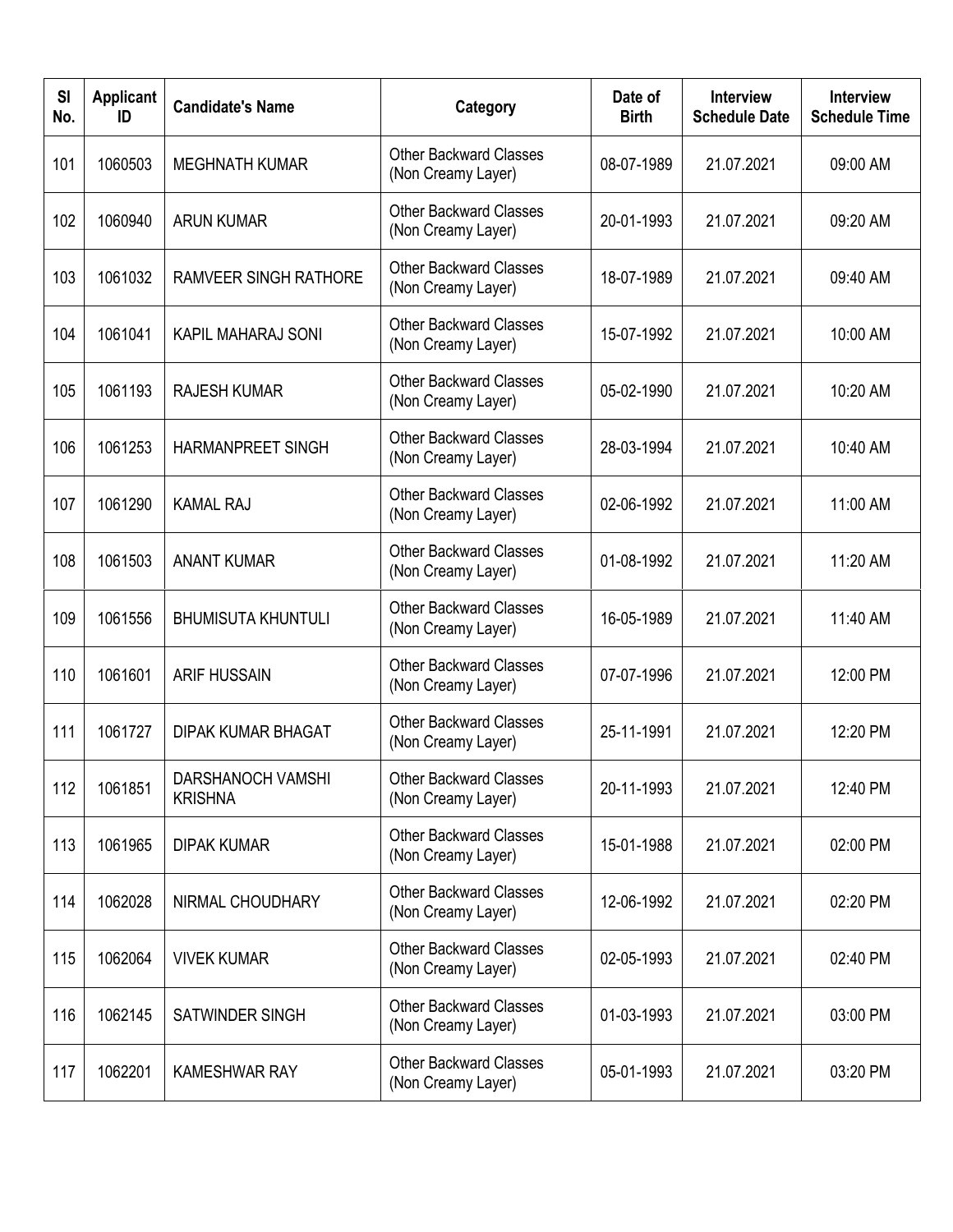| SI<br>No. | <b>Applicant</b><br>ID | <b>Candidate's Name</b>   | Category                                            | Date of<br><b>Birth</b> | <b>Interview</b><br><b>Schedule Date</b> | <b>Interview</b><br><b>Schedule Time</b> |
|-----------|------------------------|---------------------------|-----------------------------------------------------|-------------------------|------------------------------------------|------------------------------------------|
| 118       | 1062244                | <b>HIMANSHU DEORA</b>     | <b>Other Backward Classes</b><br>(Non Creamy Layer) | 13-06-1994              | 21.07.2021                               | 03:40 PM                                 |
| 119       | 1062438                | <b>BIPIN KUMAR</b>        | <b>Other Backward Classes</b><br>(Non Creamy Layer) | 07-05-1994              | 21.07.2021                               | 04:00 PM                                 |
| 120       | 1062740                | RAMNAVAMI YADAV           | <b>Other Backward Classes</b><br>(Non Creamy Layer) | 11-09-1992              | 21.07.2021                               | 04:20 PM                                 |
| 121       | 1062850                | <b>GAUTAM KUMAR UTTAM</b> | <b>Other Backward Classes</b><br>(Non Creamy Layer) | 01-01-1993              | 21.07.2021                               | 04:40 PM                                 |
| 122       | 1062898                | NARENDRA KUMAR            | <b>Other Backward Classes</b><br>(Non Creamy Layer) | 01-12-1993              | 21.07.2021                               | 05:00 PM                                 |
| 123       | 1063029                | PRADEEP KUMAR CHAUHAN     | <b>Other Backward Classes</b><br>(Non Creamy Layer) | 15-07-1992              | 21.07.2021                               | 05:20 PM                                 |
| 124       | 1063037                | NIRAJ KUMAR MAHATO        | <b>Other Backward Classes</b><br>(Non Creamy Layer) | 03-02-1995              | 21.07.2021                               | 05:40 PM                                 |
| 125       | 1063476                | <b>SUPRIYA BHARTI</b>     | <b>Other Backward Classes</b><br>(Non Creamy Layer) | 14-11-1992              | 21.07.2021                               | 06:00 PM                                 |
| 126       | 1063490                | <b>PRINCE KUMAR SAINI</b> | <b>Other Backward Classes</b><br>(Non Creamy Layer) | 14-02-1993              | 22.07.2021                               | 09:00 AM                                 |
| 127       | 1052267                | <b>VIKAS</b>              | General                                             | 15-10-1995              | 22.07.2021                               | 09:20 AM                                 |
| 128       | 1052394                | <b>LOVISH SHARMA</b>      | General                                             | 19-01-1993              | 22.07.2021                               | 09:40 AM                                 |
| 129       | 1052514                | <b>RAJAT SHARDA</b>       | General                                             | 11-09-1994              | 22.07.2021                               | 10:00 AM                                 |
| 130       | 1053232                | <b>ANOOP BAJPAI</b>       | General                                             | 15-03-1993              | 22.07.2021                               | 10:20 AM                                 |
| 131       | 1053785                | SATINDER SINGH            | General                                             | 22-03-1990              | 22.07.2021                               | 10:40 AM                                 |
| 132       | 1054393                | <b>GURJANT SINGH</b>      | General                                             | 28-05-1990              | 22.07.2021                               | 11:00 AM                                 |
| 133       | 1054554                | AMANDEEP SINGH CHANDEL    | General                                             | 12-03-1994              | 22.07.2021                               | 11:20 AM                                 |
| 134       | 1054574                | <b>ABHISHEK SARDANA</b>   | General                                             | 07-10-1990              | 22.07.2021                               | 11:40 AM                                 |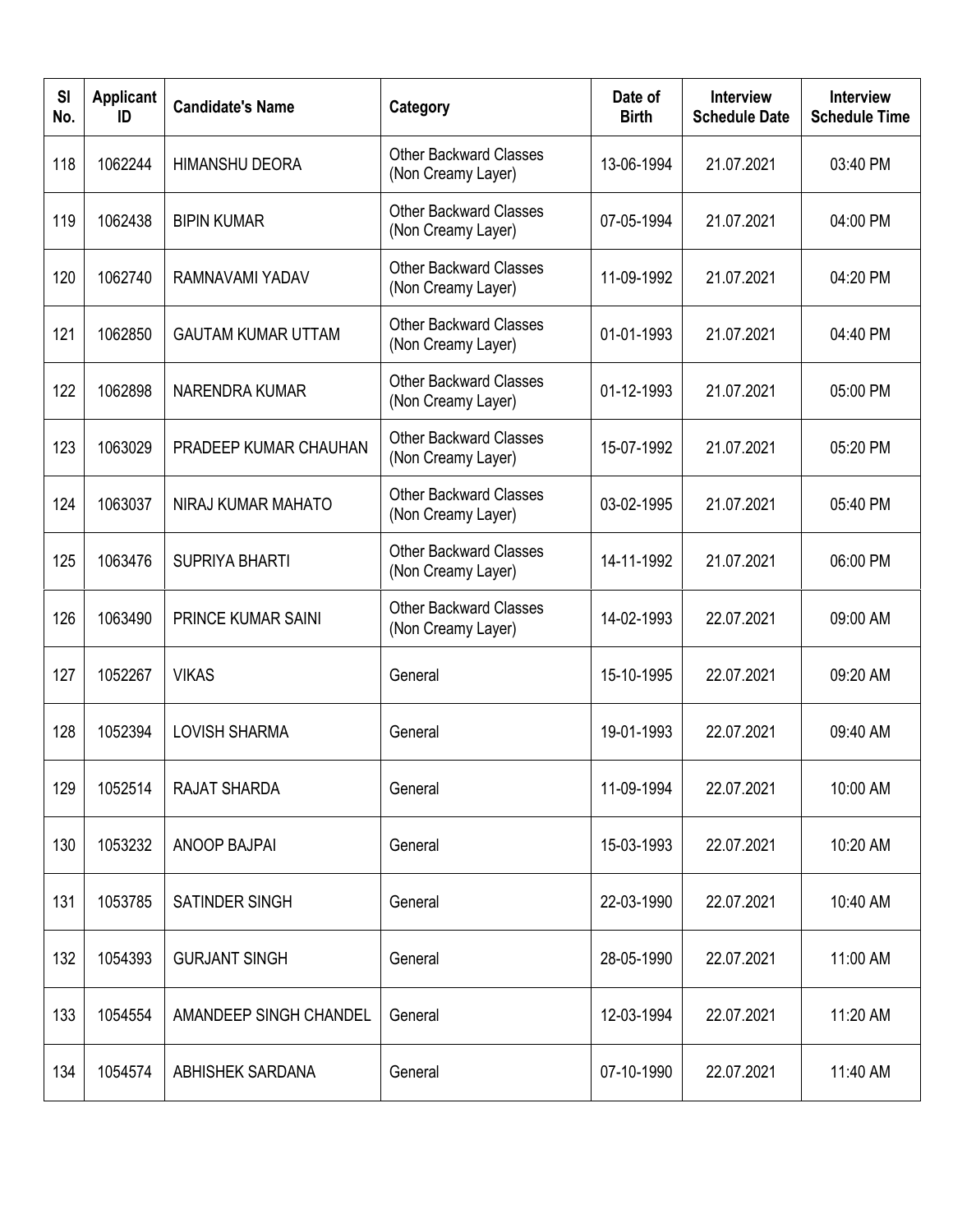| <b>SI</b><br>No. | <b>Applicant</b><br>ID | <b>Candidate's Name</b>     | Category | Date of<br><b>Birth</b> | <b>Interview</b><br><b>Schedule Date</b> | <b>Interview</b><br><b>Schedule Time</b> |
|------------------|------------------------|-----------------------------|----------|-------------------------|------------------------------------------|------------------------------------------|
| 135              | 1054624                | <b>SANJAY</b>               | General  | 04-06-1989              | 22.07.2021                               | 12:00 PM                                 |
| 136              | 1054828                | N SUPRIYA                   | General  | 18-09-1994              | 22.07.2021                               | 12:20 PM                                 |
| 137              | 1055011                | FARHAN AHMAD KHAN           | General  | 22-06-1995              | 22.07.2021                               | 12:40 PM                                 |
| 138              | 1055102                | <b>CHARANJEET KUMAR</b>     | General  | 09-12-1989              | 22.07.2021                               | 02:00 PM                                 |
| 139              | 1055276                | <b>BHANU PRATAP SINGH</b>   | General  | 15-09-1993              | 22.07.2021                               | 02:20 PM                                 |
| 140              | 1055331                | <b>INDERJEET SINGH</b>      | General  | 16-09-1989              | 22.07.2021                               | 02:40 PM                                 |
| 141              | 1055334                | <b>SACHIN</b>               | General  | 05-07-1990              | 22.07.2021                               | 03:00 PM                                 |
| 142              | 1055533                | <b>MANDEEP SINGH MANGAT</b> | General  | 02-03-1991              | 22.07.2021                               | 03:20 PM                                 |
| 143              | 1055631                | <b>SUMIT NAWANI</b>         | General  | 02-02-1990              | 22.07.2021                               | 03:40 PM                                 |
| 144              | 1055717                | <b>AMIT JAIN</b>            | General  | 25-09-1990              | 22.07.2021                               | 04:00 PM                                 |
| 145              | 1055872                | <b>GURPREET SINGH</b>       | General  | 18-03-1990              | 22.07.2021                               | 04:20 PM                                 |
| 146              | 1057241                | <b>NEHA SHARMA</b>          | General  | 02-03-1992              | 22.07.2021                               | 04:40 PM                                 |
| 147              | 1057256                | <b>JAGTAR SINGH</b>         | General  | 07-10-1992              | 22.07.2021                               | 05:00 PM                                 |
| 148              | 1057298                | <b>ADARSH SHUKLA</b>        | General  | 10-10-1995              | 22.07.2021                               | 05:20 PM                                 |
| 149              | 1057435                | ANSHU ANAND                 | General  | 25-11-1995              | 22.07.2021                               | 05:40 PM                                 |
| 150              | 1057827                | <b>GAURAV JOSHI</b>         | General  | 24-06-1990              | 22.07.2021                               | 06:00 PM                                 |
| 151              | 1058002                | ANUP KUMAR CHAUBEY          | General  | 13-01-1991              | 23.07.2021                               | 09:00 AM                                 |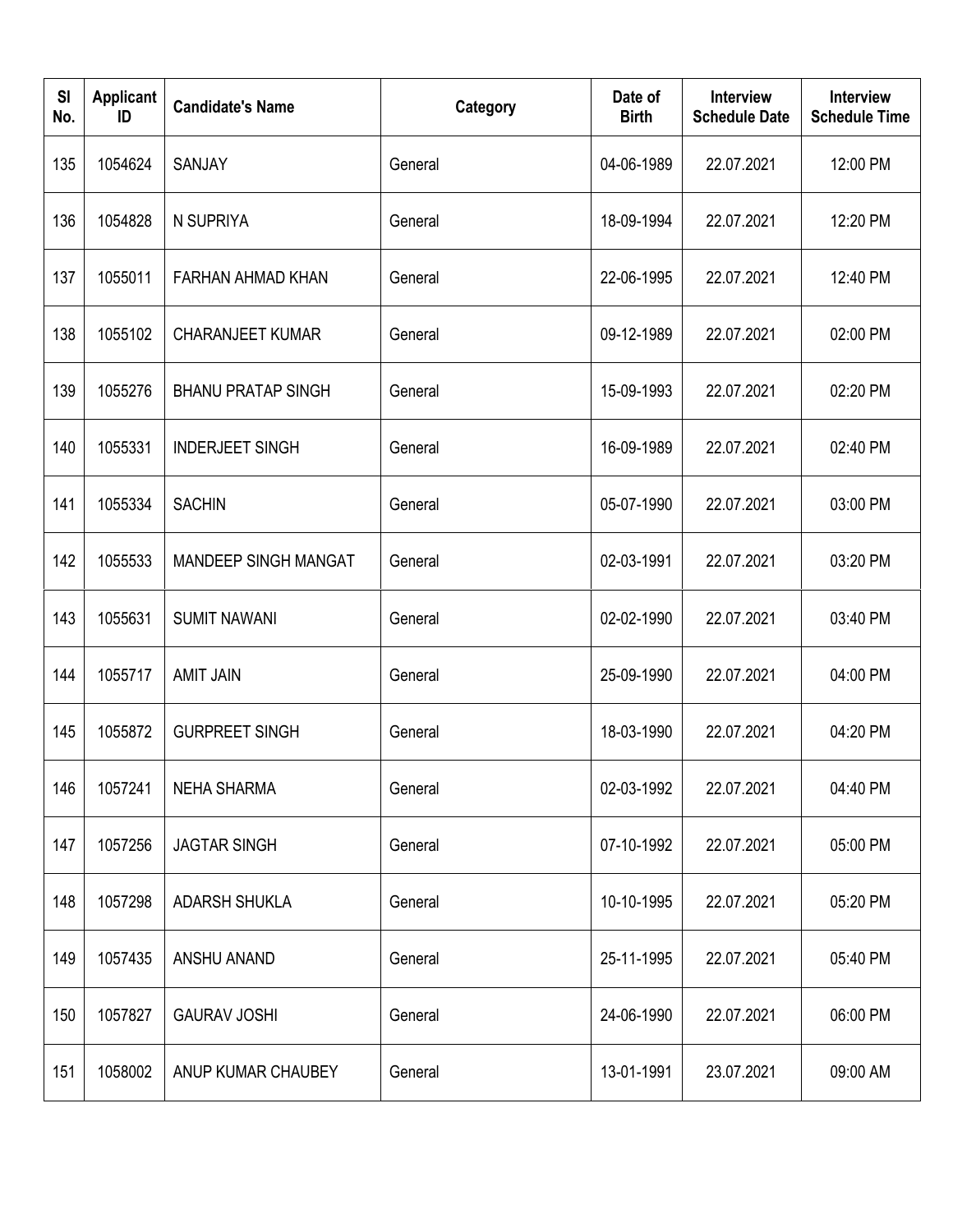| <b>SI</b><br>No. | <b>Applicant</b><br>ID | <b>Candidate's Name</b>   | Category | Date of<br><b>Birth</b> | <b>Interview</b><br><b>Schedule Date</b> | <b>Interview</b><br><b>Schedule Time</b> |
|------------------|------------------------|---------------------------|----------|-------------------------|------------------------------------------|------------------------------------------|
| 152              | 1058326                | <b>MOHIT JINDAL</b>       | General  | 26-04-1995              | 23.07.2021                               | 09:20 AM                                 |
| 153              | 1058561                | <b>NITYA NAND</b>         | General  | 21-12-1992              | 23.07.2021                               | 09:40 AM                                 |
| 154              | 1058655                | <b>ALOKIT KAPOOR</b>      | General  | 24-03-1995              | 23.07.2021                               | 10:00 AM                                 |
| 155              | 1058715                | <b>RAHUL KUMAR SINGH</b>  | General  | 15-05-1989              | 23.07.2021                               | 10:20 AM                                 |
| 156              | 1058832                | <b>SHIVENDRA SINGH</b>    | General  | 03-07-1991              | 23.07.2021                               | 10:40 AM                                 |
| 157              | 1058877                | <b>RAHUL VERMA</b>        | General  | 09-07-1995              | 23.07.2021                               | 11:00 AM                                 |
| 158              | 1058984                | <b>KARANDEEP SINGH</b>    | General  | 16-03-1994              | 23.07.2021                               | 11:20 AM                                 |
| 159              | 1059127                | <b>ANKIT SRIVASTAVA</b>   | General  | 28-06-1993              | 23.07.2021                               | 11:40 AM                                 |
| 160              | 1059330                | <b>DEVIREDDY THRIVENI</b> | General  | 25-06-1995              | 23.07.2021                               | 12:00 PM                                 |
| 161              | 1059741                | <b>VISHAL</b>             | General  | 15-08-1994              | 23.07.2021                               | 12:20 PM                                 |
| 162              | 1059773                | <b>NIRAJ KUMAR</b>        | General  | 10-07-1992              | 23.07.2021                               | 12:40 PM                                 |
| 163              | 1059834                | SIKANDER SINGH            | General  | 14-09-1989              | 23.07.2021                               | 02:00 PM                                 |
| 164              | 1059888                | ALJO E T                  | General  | 31-05-1995              | 23.07.2021                               | 02:20 PM                                 |
| 165              | 1060323                | SAMYAK JAIN               | General  | 31-07-1997              | 23.07.2021                               | 02:40 PM                                 |
| 166              | 1060403                | DEEPANSHU                 | General  | 24-12-1990              | 23.07.2021                               | 03:00 PM                                 |
| 167              | 1060910                | NARINDERPAL SINGH         | General  | 23-08-1992              | 23.07.2021                               | 03:20 PM                                 |
| 168              | 1060920                | <b>YOGESH</b>             | General  | 03-10-1990              | 23.07.2021                               | 03:40 PM                                 |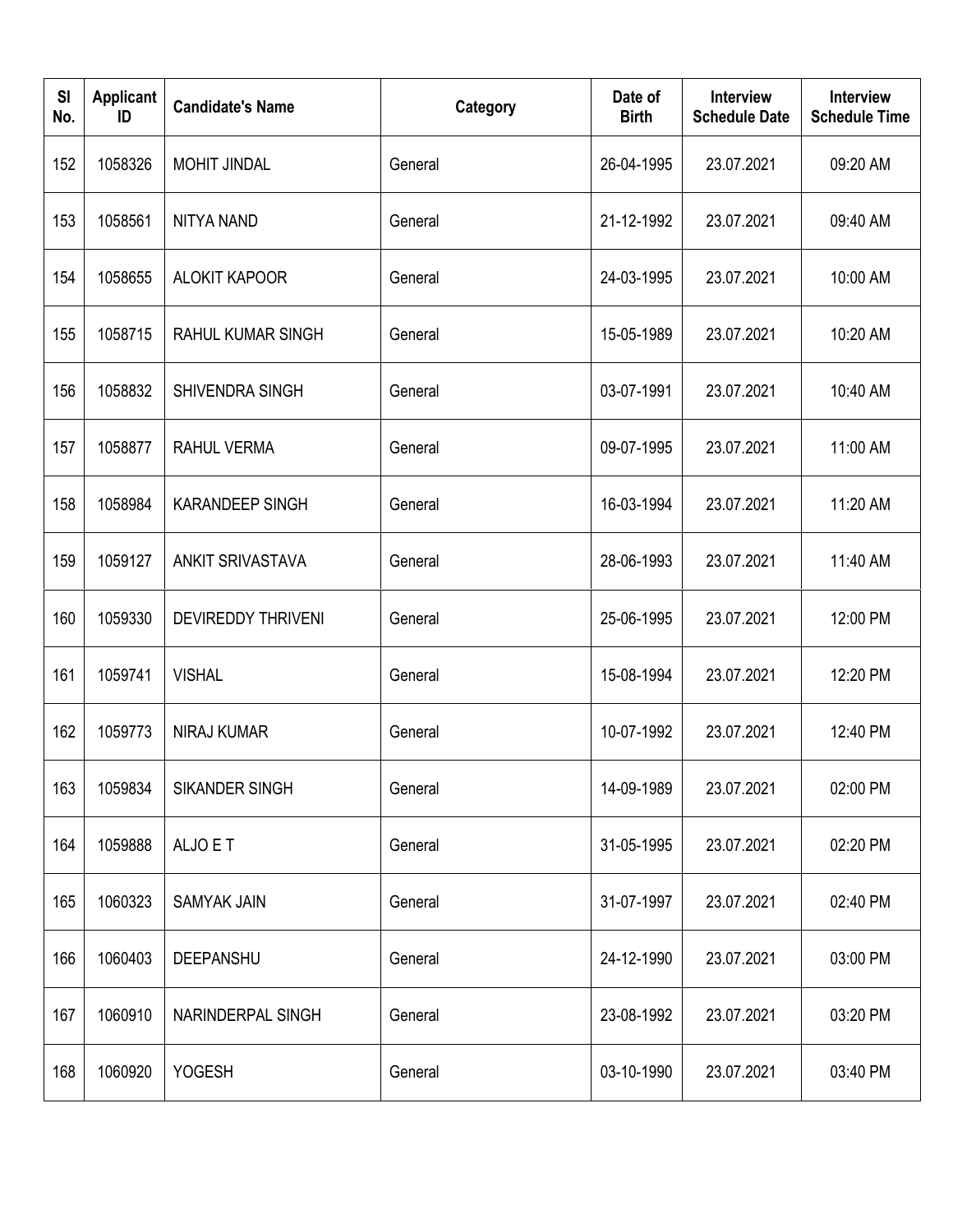| <b>SI</b><br>No. | <b>Applicant</b><br>ID | <b>Candidate's Name</b>   | Category | Date of<br><b>Birth</b> | <b>Interview</b><br><b>Schedule Date</b> | <b>Interview</b><br><b>Schedule Time</b> |
|------------------|------------------------|---------------------------|----------|-------------------------|------------------------------------------|------------------------------------------|
| 169              | 1060971                | <b>ASEEM SHARMA</b>       | General  | 29-08-1991              | 23.07.2021                               | 04:00 PM                                 |
| 170              | 1061046                | <b>SONU KUMARI</b>        | General  | 10-05-1994              | 23.07.2021                               | 04:20 PM                                 |
| 171              | 1061047                | <b>OMKAR RAVI</b>         | General  | 06-12-1993              | 23.07.2021                               | 04:40 PM                                 |
| 172              | 1061064                | <b>MANISH KUMAR</b>       | General  | 15-05-1989              | 23.07.2021                               | 05:00 PM                                 |
| 173              | 1061105                | <b>NADEEM AHMAD</b>       | General  | 03-03-1992              | 23.07.2021                               | 05:20 PM                                 |
| 174              | 1061133                | <b>ABHISHEK KUMAR</b>     | General  | 01-04-1995              | 23.07.2021                               | 05:40 PM                                 |
| 175              | 1061194                | <b>GAURAV RAWAT</b>       | General  | 03-04-1998              | 23.07.2021                               | 06:00 PM                                 |
| 176              | 1061276                | <b>RAMANDEEP KAUR</b>     | General  | 07-11-1991              | 24.07.2021                               | 09:00 AM                                 |
| 177              | 1061289                | DHEERAJ OJHA              | General  | 15-12-1992              | 24.07.2021                               | 09:20 AM                                 |
| 178              | 1061339                | <b>MANIK MONDAL</b>       | General  | 16-08-1992              | 24.07.2021                               | 09:40 AM                                 |
| 179              | 1061546                | <b>GURPREET SINGH</b>     | General  | 13-05-1991              | 24.07.2021                               | 10:00 AM                                 |
| 180              | 1061719                | ARKO JYOTI MITRA          | General  | 08-04-1997              | 24.07.2021                               | 10:20 AM                                 |
| 181              | 1061827                | <b>DEEPTANSH TRIPATHI</b> | General  | 14-11-1991              | 24.07.2021                               | 10:40 AM                                 |
| 182              | 1061865                | SANTOSH KUMARI            | General  | 20-07-1995              | 24.07.2021                               | 11:00 AM                                 |
| 183              | 1062017                | RANBIR SINGH MOHAL        | General  | 26-05-1995              | 24.07.2021                               | 11:20 AM                                 |
| 184              | 1062509                | <b>KAMALPREET SINGH</b>   | General  | 15-11-1992              | 24.07.2021                               | 11:40 AM                                 |
| 185              | 1062616                | PIYUSH SHARMA             | General  | 22-10-1990              | 24.07.2021                               | 12:00 PM                                 |